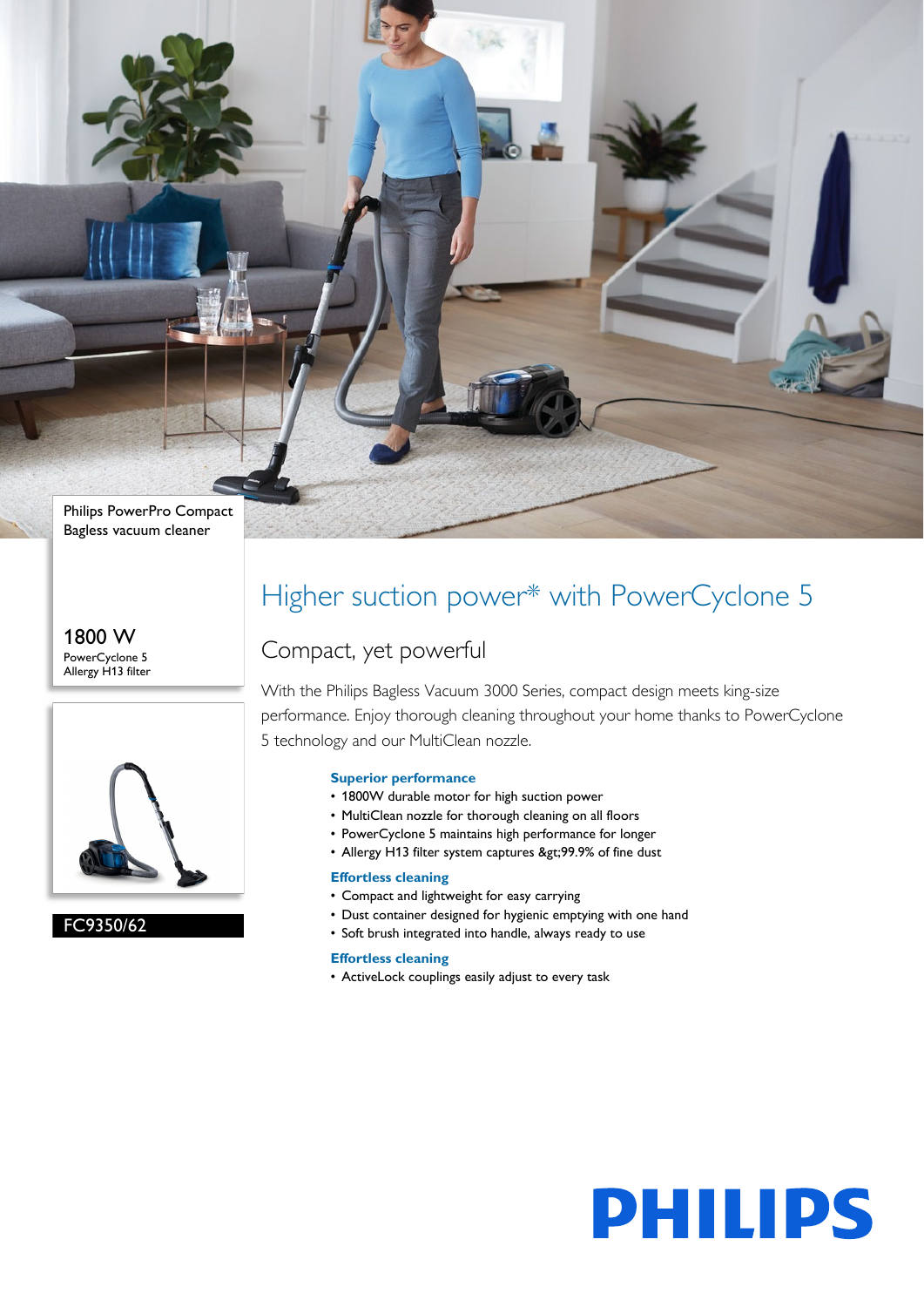#### **1800W durable motor**



Durable 1800W motor generates up to 360W of high suction power for thorough cleaning results.

#### **PowerCyclone 5 technology**



PowerCyclone 5 technology accelerates the air flow in the cylindrical chamber to separate dust from the air and maintain high performance and strong suction power for longer.

#### **MultiClean nozzle**



MultiClean nozzle is designed to seal closely to the floor to ensure thorough cleaning across all floor types.

#### **Hygienic dust disposal**



Easy-to-empty dust container is designed for hygienic disposal with one hand, to help minimize dust cloud.

#### **Compact and lightweight**



Compact and lightweight design ensure both storing and carrying the vacuum is easy.

#### **Integrated brush**



Dusting brush tool is built into the handle so it's always ready to use on furniture, flat surfaces and upholstery.

#### **Allergy H13 filter**



The fully-sealed filtration system captures >99.9% of fine dust particles - including pollen, pet hair and dust mites - for allergy sufferers and anyone demanding a higher level of hygiene. Filtration level is equivalent to HEPA 13\*\*.

#### **ActiveLock couplings**



ActiveLock couplings allow attachments to easily fit to the telescopic tube with a simple snap.

FC9350/62